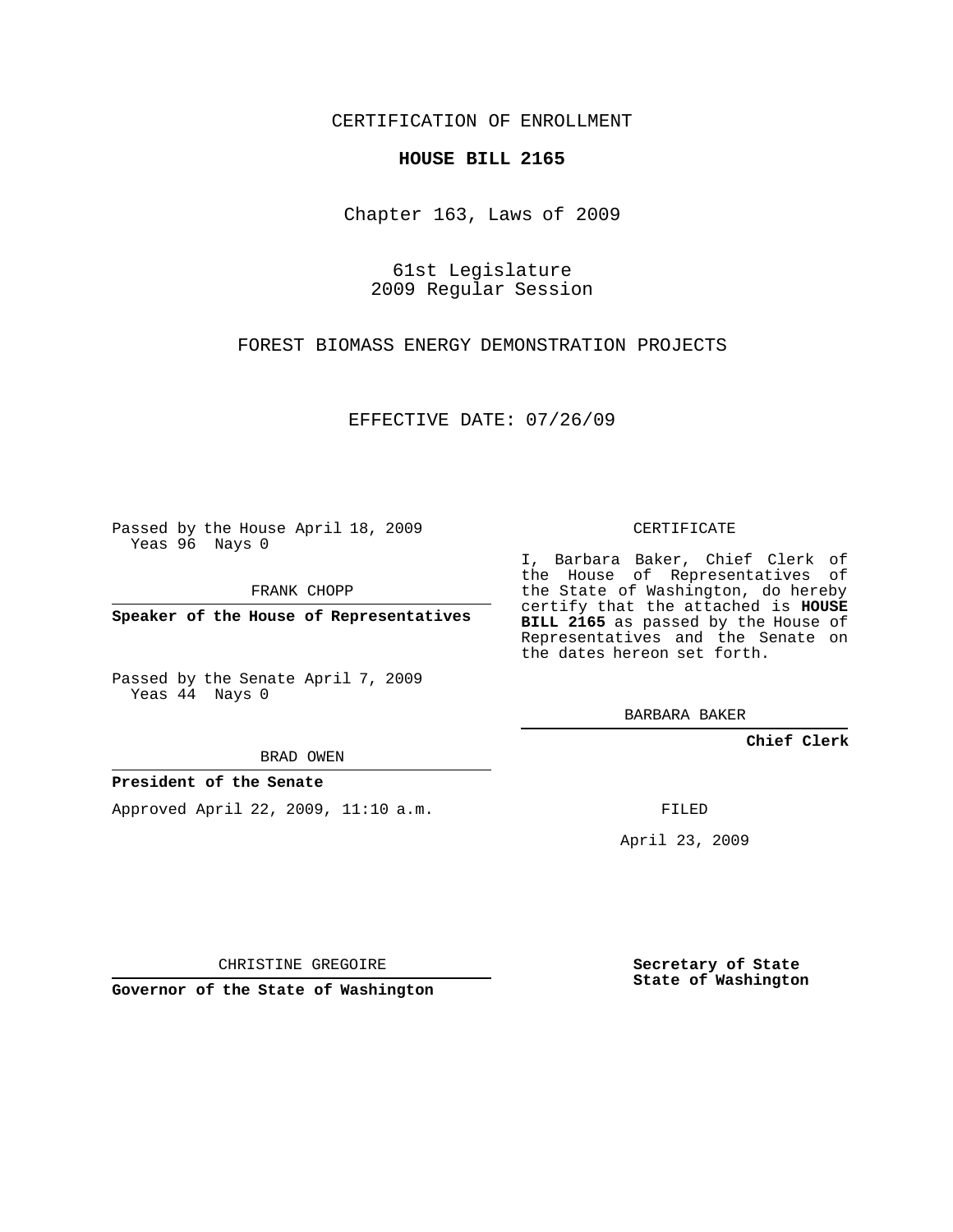# **HOUSE BILL 2165** \_\_\_\_\_\_\_\_\_\_\_\_\_\_\_\_\_\_\_\_\_\_\_\_\_\_\_\_\_\_\_\_\_\_\_\_\_\_\_\_\_\_\_\_\_

\_\_\_\_\_\_\_\_\_\_\_\_\_\_\_\_\_\_\_\_\_\_\_\_\_\_\_\_\_\_\_\_\_\_\_\_\_\_\_\_\_\_\_\_\_

#### AS AMENDED BY THE SENATE

Passed Legislature - 2009 Regular Session

## **State of Washington 61st Legislature 2009 Regular Session**

**By** Representatives Van De Wege, Haler, Blake, Kretz, McCoy, Hinkle, Ormsby, Nelson, Eddy, Hasegawa, Takko, Chase, Kenney, Warnick, and Morrell; by request of Department of Natural Resources

Read first time 02/11/09. Referred to Committee on Technology, Energy & Communications.

 AN ACT Relating to authorizing the department of natural resources to conduct a forest biomass energy demonstration project; amending RCW 76.06.150 and 43.30.020; adding new sections to chapter 43.30 RCW; and creating a new section.

5 BE IT ENACTED BY THE LEGISLATURE OF THE STATE OF WASHINGTON:

 NEW SECTION. **Sec. 1.** The legislature finds that forest biomass is an abundant and renewable byproduct of Washington's forest land management. Forest biomass can be utilized to generate clean renewable 9 energy.

 In some Washington forests, residual forest biomass is burned on site or left to decompose. The lack of forest products markets in some areas means that standing forest biomass removed for forest health and wildfire risk reduction treatments must occur at substantial cost. Utilizing forest biomass to generate energy can reduce the greenhouse gases emitted by burning forest biomass.

16 The legislature further finds that the emerging forest biomass 17 energy economy is challenged by: Not having a reliable supply of 18 predictably priced forest biomass feedstock; shipping and processing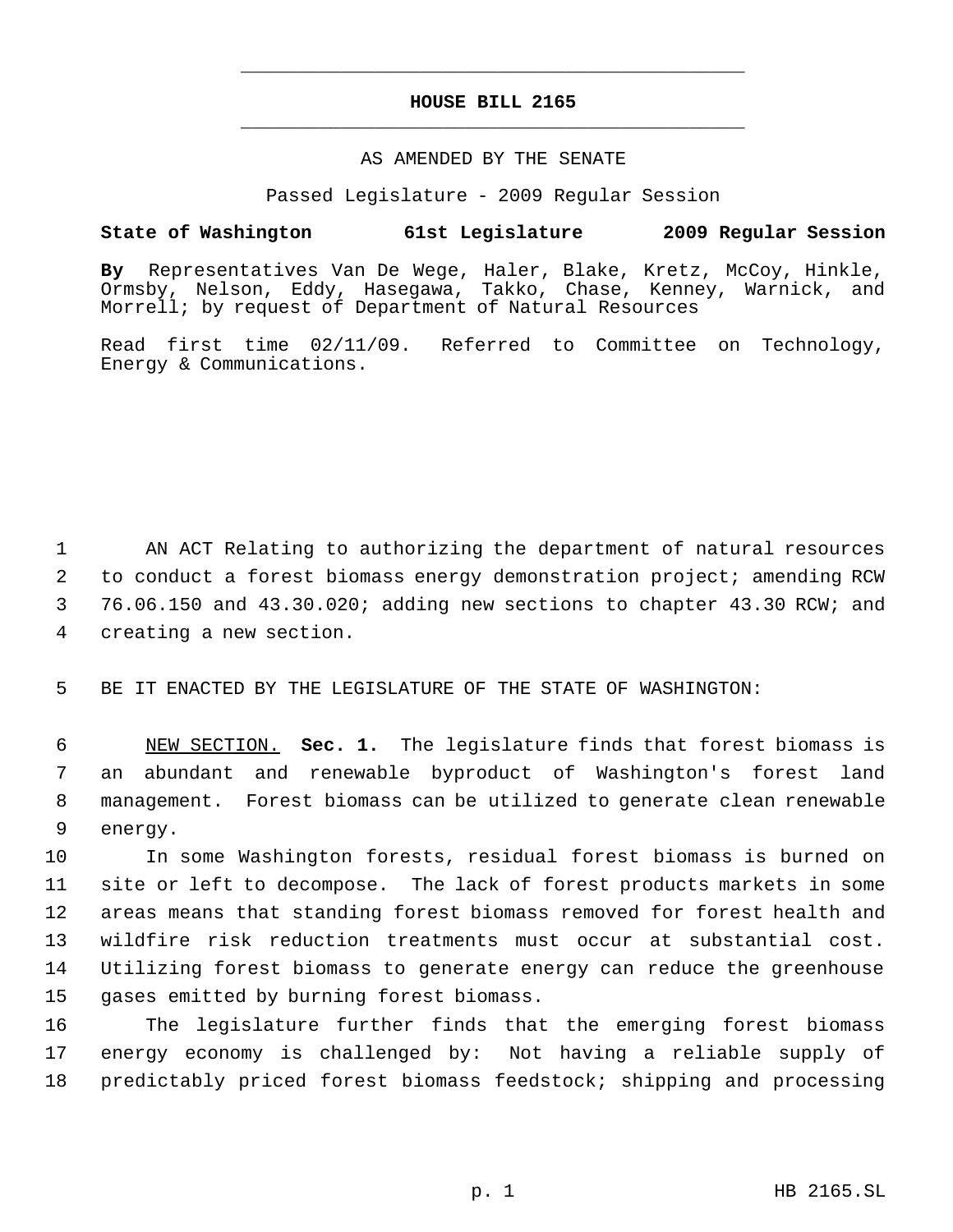costs; insufficient forest biomass processing infrastructure; and feedstock demand.

 The legislature finds that making use of the state's forest biomass resources for energy production may generate new revenues or increase asset values of state lands and state forest lands, protect forest land of all ownerships from severe forest health problems, stimulate Washington's economy, create green jobs, and reduce Washington's dependence on foreign oil.

 It is the intent of the legislature to support forest biomass demonstration projects that employ promising processing technologies. The demonstration projects must emphasize public and private forest biomass feedstocks that are generated as byproducts of current forest practices. The project must reveal ways to overcome the current impediments to the developing forest biomass energy economy, and ways to realize ecologically sustainable outcomes from that development.

 NEW SECTION. **Sec. 2.** (1) The department may develop and implement forest biomass energy demonstration projects, one east of the crest of the Cascade mountains and one west of the crest of the Cascade mountains. The demonstration projects must be designed to:

 (a) Reveal the utility of Washington's public and private forest biomass feedstock;

(b) Create green jobs and generate renewable energy;

 (c) Generate revenues or improve asset values for beneficiaries of state lands and state forest lands;

 (d) Improve forest health, reduce pollution, and restore ecological function; and

 (e) Avoid interfering with the current working area for forest biomass collection surrounding an existing fixed location biomass energy production site.

 (2) To develop and implement the forest biomass energy demonstration projects, the department may form forest biomass energy partnerships or cooperatives.

 (3) The forest biomass energy partnerships or cooperatives are encouraged to be public-private partnerships focused on convening the entities necessary to grow, harvest, process, transport, and utilize forest biomass to generate renewable energy. Particular focus must be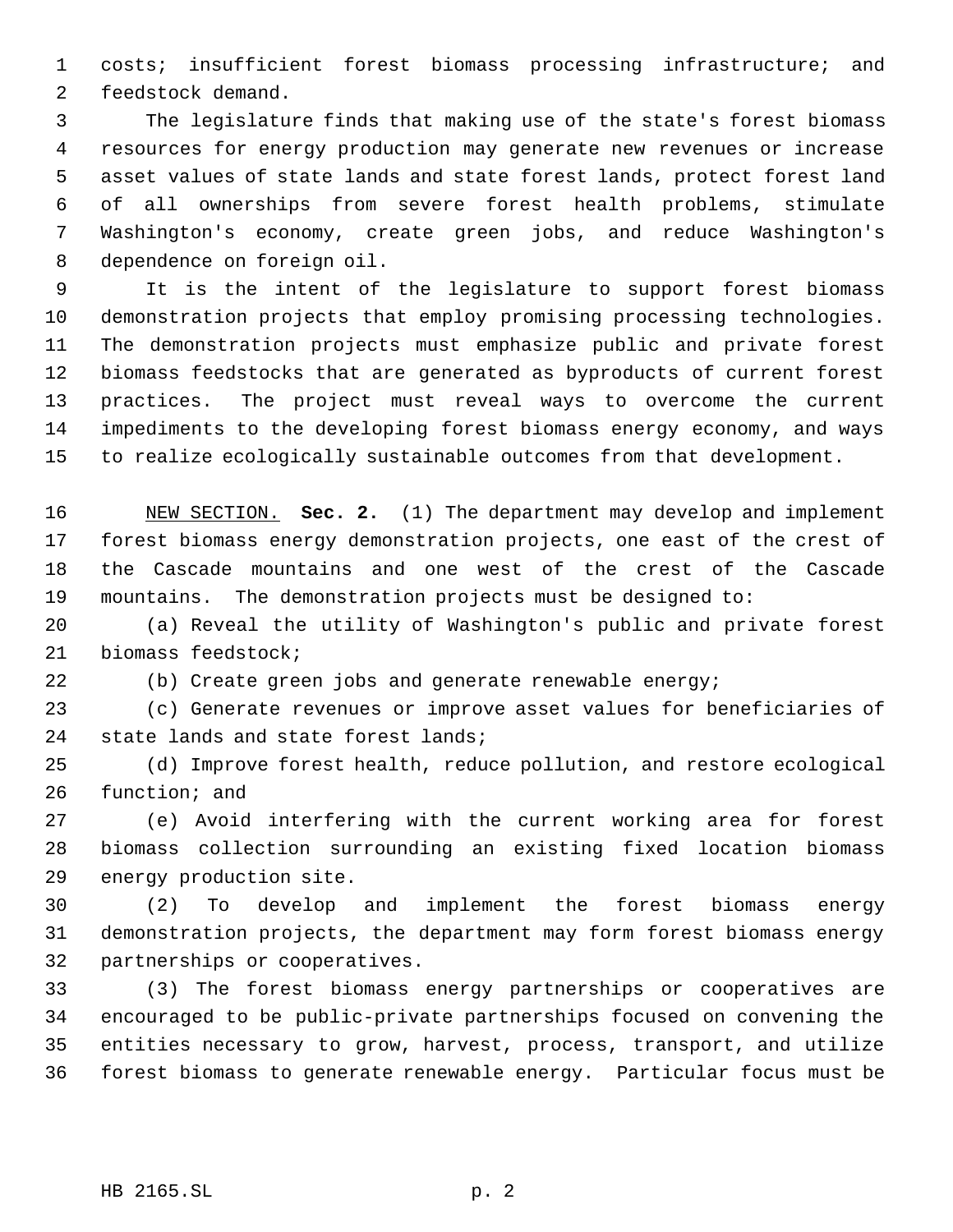given to recruiting and employing emerging technologies that can locally process forest biomass feedstock to create local green jobs and reduce transportation costs.

 (4) The forest biomass energy partnerships or cooperatives may include, but are not limited to: Entrepreneurs or organizations developing and operating emerging technology to process forest biomass; industrial electricity producers; contractors capable of providing the local labor needed to collect, process, and transport forest biomass feedstocks; tribes; federal land management agencies; county, city, and other local governments; the department of community, trade, and economic development; state trust land managers; an organization dedicated to protecting and strengthening the jobs, rights, and working conditions of Washington's working families; accredited research institution representatives; an industrial timber land manager; a small forest landowner; and a not-for-profit conservation organization.

 NEW SECTION. **Sec. 3.** By December 2010, the department shall provide a progress report to the legislature regarding its efforts to develop, implement, and evaluate forest biomass energy demonstration projects and any other department initiatives related to forest biomass. The report may include an evaluation of:

 (1) The status of the department's abilities to secure funding, partners, and other resources for the forest biomass energy demonstration projects;

 (2) The status of the biomass energy demonstration projects resulting from the department's efforts;

 (3) The status and, if applicable, additional needs of forest landowners within the demonstration project areas for estimating sustainable forest biomass yields and availability;

 (4) Forest biomass feedstock supply and forest biomass market demand barriers, and how they can best be overcome including actions by the legislature and United States congress; and

 (5) Sustainability measures that may be instituted by the state to ensure that an increasing demand for forest biomass feedstocks does not impair public resources or the ecological conditions of forests.

NEW SECTION. **Sec. 4.** For the purposes of implementing this act,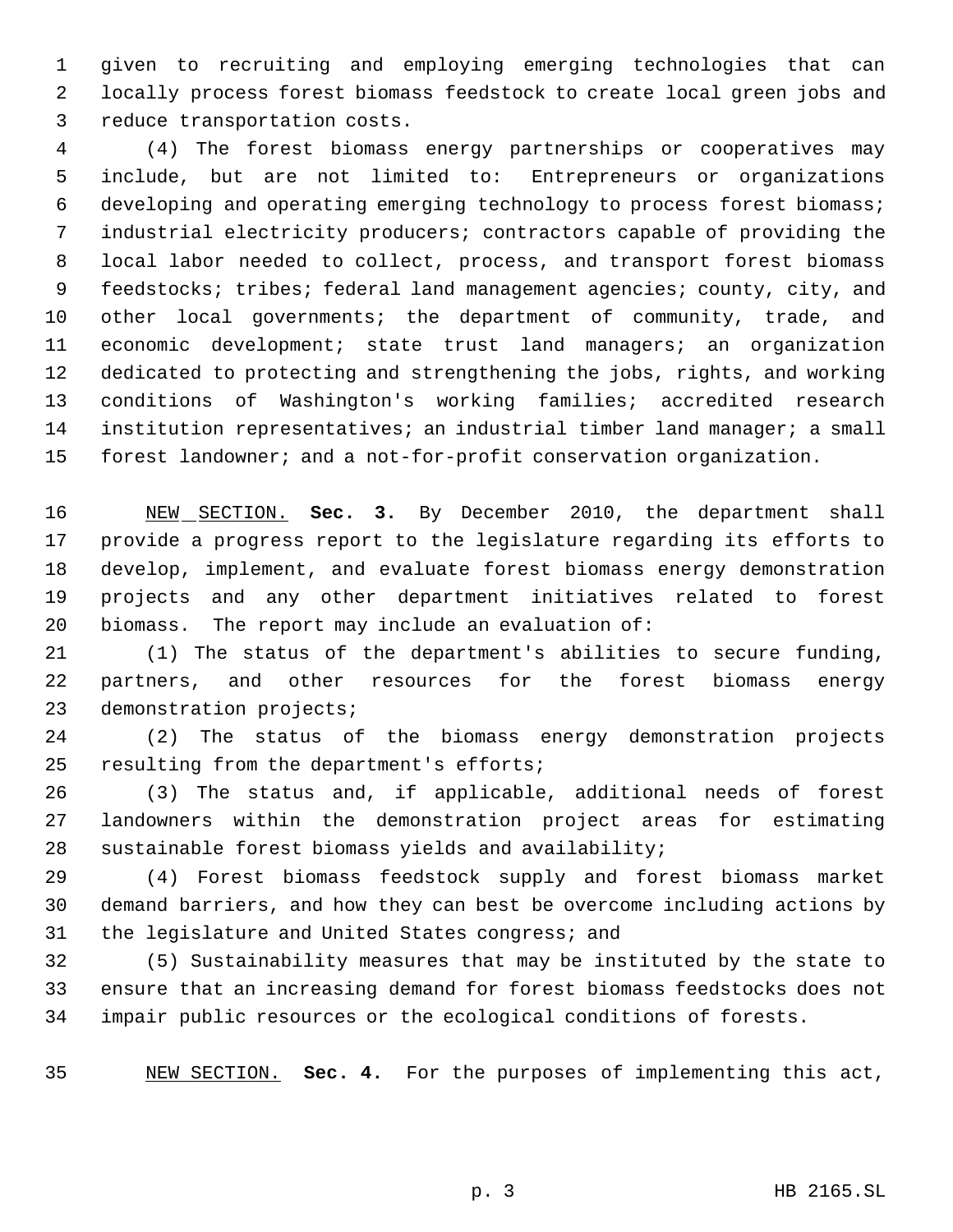the department may seek grants or financing from the federal government, industry, or philanthropists.

 **Sec. 5.** RCW 76.06.150 and 2004 c 218 s 2 are each amended to read as follows:

 (1) The commissioner of public lands is designated as the state of Washington's lead for all forest health issues.

 (2) The commissioner of public lands shall strive to promote communications between the state and the federal government regarding forest land management decisions that potentially affect the health of forests in Washington and will allow the state to have an influence on the management of federally owned land in Washington. Such government- to-government cooperation is vital if the condition of the state's public and private forest lands are to be protected. These activities may include, when deemed by the commissioner to be in the best interest of the state:

 (a) Representing the state's interest before all appropriate local, state, and federal agencies;

 (b) Assuming the lead state role for developing formal comments on federal forest management plans that may have an impact on the health 20 of forests in Washington; ((and))

 (c) Pursuing in an expedited manner any available and appropriate cooperative agreements, including cooperating agency status designation, with the United States forest service and the United States bureau of land management that allow for meaningful participation in any federal land management plans that could affect the department's strategic plan for healthy forests and effective fire prevention and suppression, including the pursuit of any options available for giving effect to the cooperative philosophy contained within the national environmental policy act of 1969 (42 U.S.C. Sec. 4331); and

 (d) Pursuing agreements with federal agencies in the service of forest biomass energy partnerships and cooperatives authorized under sections 2 through 4 of this act.

 (3) The commissioner of public lands shall report to the chairs of the appropriate standing committees of the legislature every year on progress under this section, including the identification, if deemed